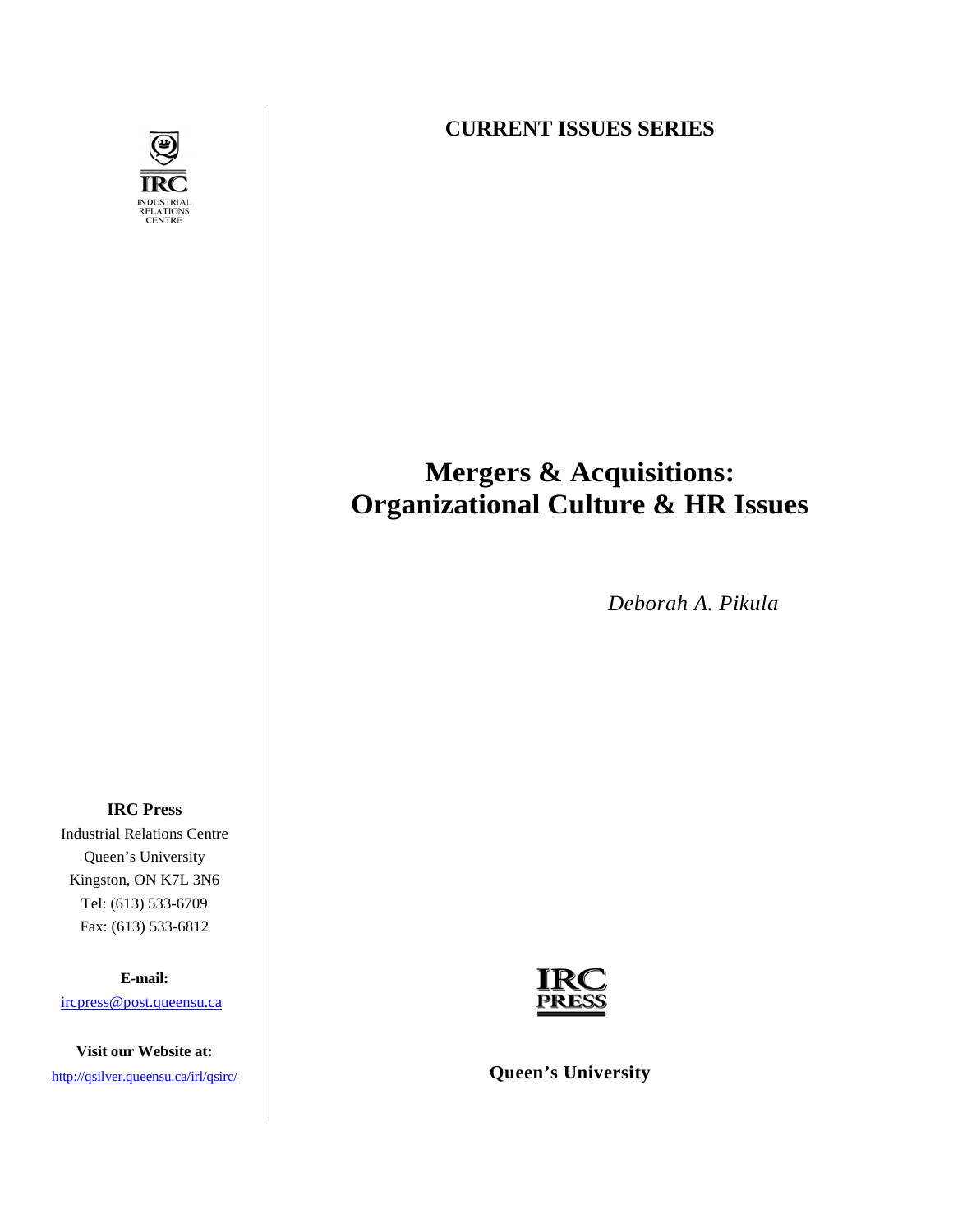ISBN: 0-88886-516-3 © 1999, Industrial Relations Centre Printed and bound in Canada

Industrial Relations Centre Queen's University Kingston, Ontario Canada K7L 3N6

Publications' Orders: 613 533-6709

### **Canadian Cataloguing in Publication Data**

Pikula, Deborah A. Mergers & acquisitions : organizational culture & HR issues

(Current issues series) Includes bibliographical references. ISBN 0-88886-516-3

1. Personnel management. 2. Corporate culture. 3. Organizational change. 4. Consolidation and merger of corporations. I. Title. II. Series: Current issues series (Kingston, Ont.).

HF5549.P469 1999 658.3 C99-932294-X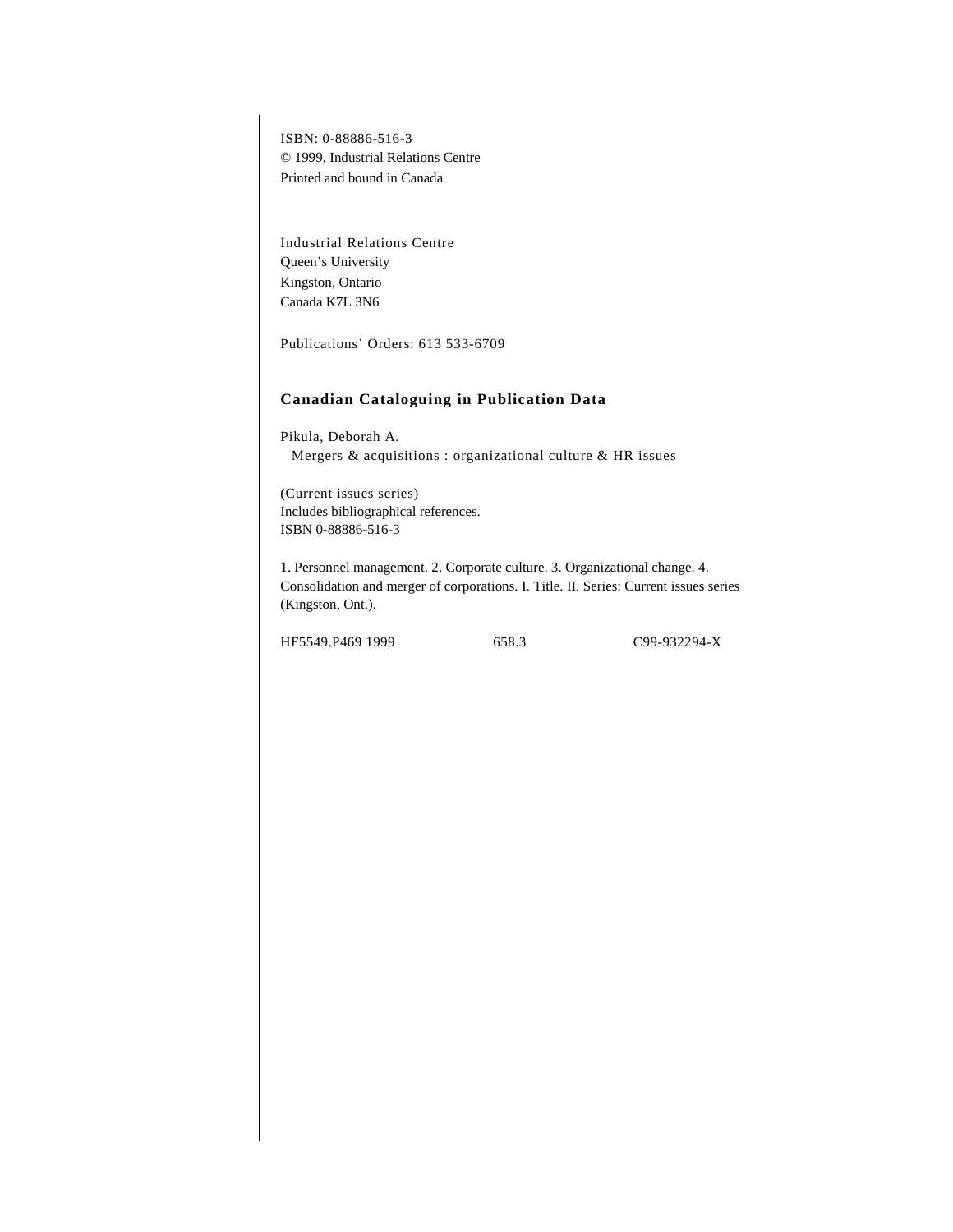# **Executive Summary**

Mergers and acquisitions are increasing in North America as organizations try to expand their operations and increase their competitive advantage. But despite optimistic expectations, mergers and acquisitions frequently fail, in part because managers neglect human resource issues, which are rarely considered until serious problems arise. This study highlights the importance of proactive management of human resource issues, concurrently with financial issues, and offers detailed practical advice to help ensure that the process will succeed.

- To avoid inaccurate rumours, which are highly detrimental to organizational morale, employees should be informed as soon as possible about what to expect once the acquisition takes place. Management must continue to listen to and communicate with employees and relay accurate and comprehensive information throughout the process.
- A realistic merger preview depicting job expectations for the future will allow employees to cope more realistically with new or modified job demands. Any layoffs or downsizing should take place as soon as possible to alleviate anxiety, reduce rumours, and allow employees to return to business as usual. The longer fear of the unknown lasts, the more damage will be done.
- Even the best-managed mergers can be threatening to some employees and lead to absenteeism, poor performance, and high turnover. To alleviate stress, management can conduct a merger stress audit to identify collective concerns. It can then implement programs, such as individual counselling on new career opportunities, to alleviate them. Voluntary stress management training can be provided on a group basis to allow employees to share their concerns.
- Because the turnover rate of top managers is unusually high after a merger or acquisition, it is important to conduct a talent audit before the change takes place to ascertain the managerial talent required for future success. Steps can then be taken to ensure that organizational talent will be plentiful after the merger.

### *Contents*

Introduction / 1 Organizational Culture / 1 Strong versus Weak Cultures / 1 Types of Organizational Cultures / 2 Merger Types and Probable Outcomes / 2 Vertical Mergers / 2 Horizontal Mergers / 4 Concentric Mergers / 4 Conglomerate Mergers / 4 Cultural Compatibility / 5 Acculturation / 5 Four Modes of Acculturation / 6 Human Resource Implications / 6 The Merger-Emotions Syndrome / 7 Employee Stress / 8 Communication / 9 Employee/Management Turnover / 9 Job Satisfaction / 10 Downsizing and Its Impact / 10 The 'Them-Us' Syndrome / 11 Facilitating Easier Transitions / 11 Conclusions / 13 References / 14

### *About the Author*

**Deborah Pikula** is a graduate of the Queen's University Master of Industrial Relations program. She is a Human Resources/Industrial Relations professional currently residing in the greater Toronto area.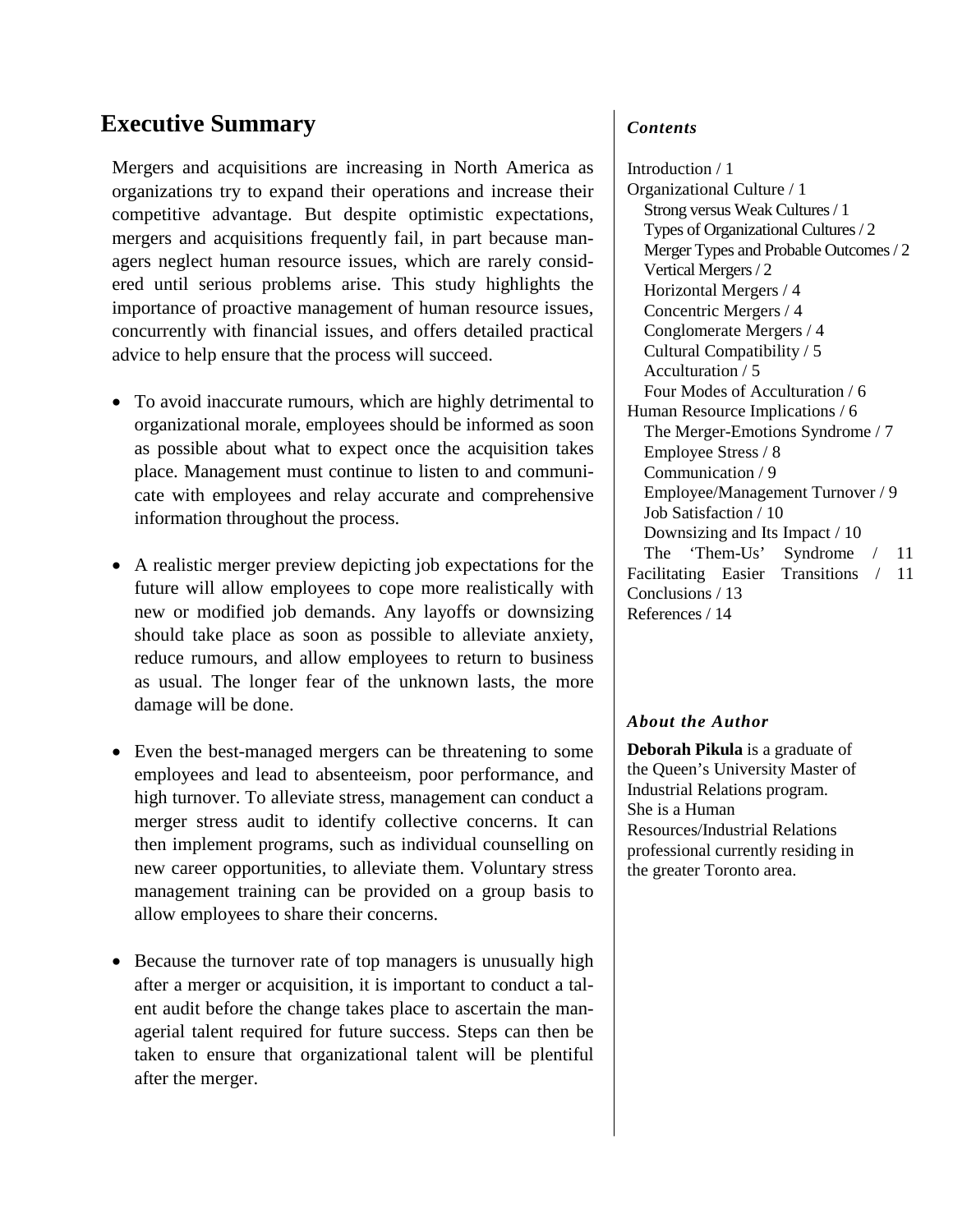- Differences in the two organizational cultures can lead to competition between employee groups and hostile 'we-they' attitudes. Managers should try to avoid this situation by carefully mixing employees as much as possible at all organizational levels. When combining departments, functional counterparts should not be placed in subordinate and supervisory relationships.
- Both organizations will have unique and beneficial cultural elements. Rather than imposing one organization's culture on the other, the best of both organizations should be integrated into a common corporate culture that both sides can identify with.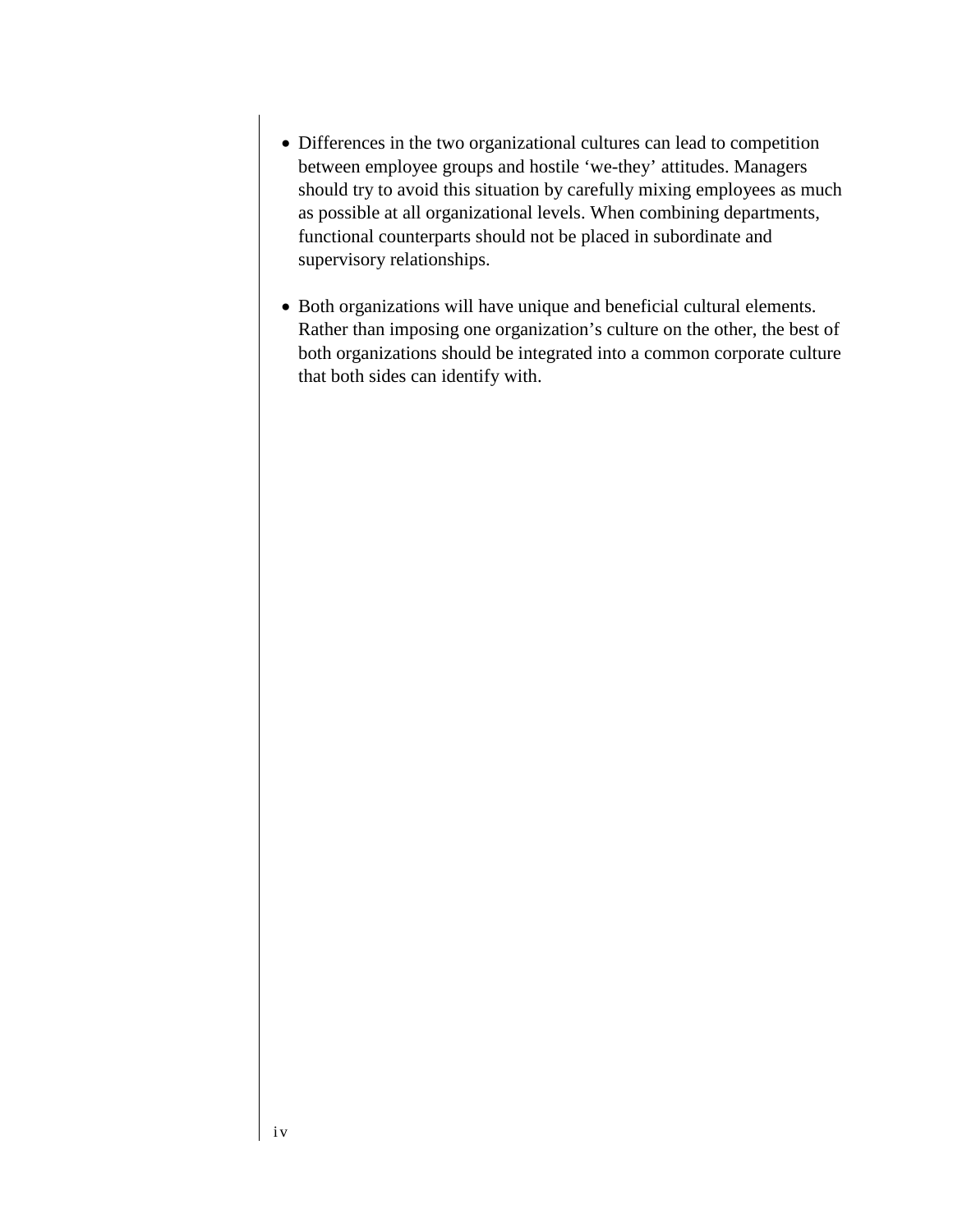### **Introduction**

Mergers and acquisitions are increasing in North America as organizations try to enhance their competitive advantage and expand their operations. But despite optimistic expectations, corporate mergers and acquisitions frequently fail: 'at best, only half of all mergers and acquisitions meet initial financial expectations' (Cartwright and Cooper 1993a, 57). Mergers and acquisitions are undertaken on the assumption that 'the combined company will have greater value than the two companies alone' (Mirvis and Marks 1992, 69). Why, then, is the failure rate so high?

Companies do pay considerable attention to financial and strategic issues during mergers and acquisitions, but they frequently neglect human resource issues. The role of people and the organizational cultures is often placed in a marginal position, and most of the energy is invested in strategic and financial planning. It will be argued here that problems of human resources and organizational cultures should, however, be given a high priority, along with strategic issues, to increase the likelihood of a successful combination.

# **Organizational Culture**

Differences in the two organizational cultures involved in a merger or acquisition and how they are managed are crucial to the success or failure of the process. An organizational culture is comprised of 'the patterns of shared beliefs and values that give the members of an institution meaning, and provide them with the rules for behaviour in their organization' (Davis 1984, 1). The culture is not generally recognized within organizations, because 'basic assumptions and preferences guiding thought and action tend to operate at a preconscious level' (Sathe 1985, 30). Nevertheless, this preconscious level affects many areas within the organization, including, 'performance, cooperation, decision making, control, communication, commitment, perception and justification of behaviour' (31).

### **Strong Versus Weak Cultures**

Three elements determine the strength of corporate culture.

- 1. The number of shared beliefs, values, and assumptions. The higher the number of shared assumptions, the 'thicker' the culture. In 'thin' cultures, there are few commonly held assumptions and values.
- 2. The number of employees who accept, reject, or share in the basic beliefs, values, and assumptions. If employee acceptance is high, a strong corporate culture will emerge.
- 3. The higher the number of shared beliefs, values and assumptions, the stronger the culture of the organization. (Nahavandi and Malekzadeh 1993, 19)

In addition, a homogenous and tenured workforce contributes to cultural strength: 'surviving the good and bad times together [makes] the employees a close-knit group' (Ingols and Myers 1992, 269). Finally, a smaller, centrally located organization is likely to have a stronger organizational culture than one which is larger and geographically dispersed (Nahavandi and Malekzadeh 1993, 21), since employee interaction is more frequent and informal in a smaller and centrally located organization.

especially in a merger or takeover. Much will depend on the type of merger and the 1 Once a corporate culture is established, it provides employees with identity and stability, which in turn provide the corporation with commitment. On the other hand, a strong culture, with well-ordered values, beliefs, and assumptions may hinder efforts at change, compatibility between the two organizations' cultures.

*During mergers, companies frequently direct their energy to strategic and financial issues, neglecting HR issues.*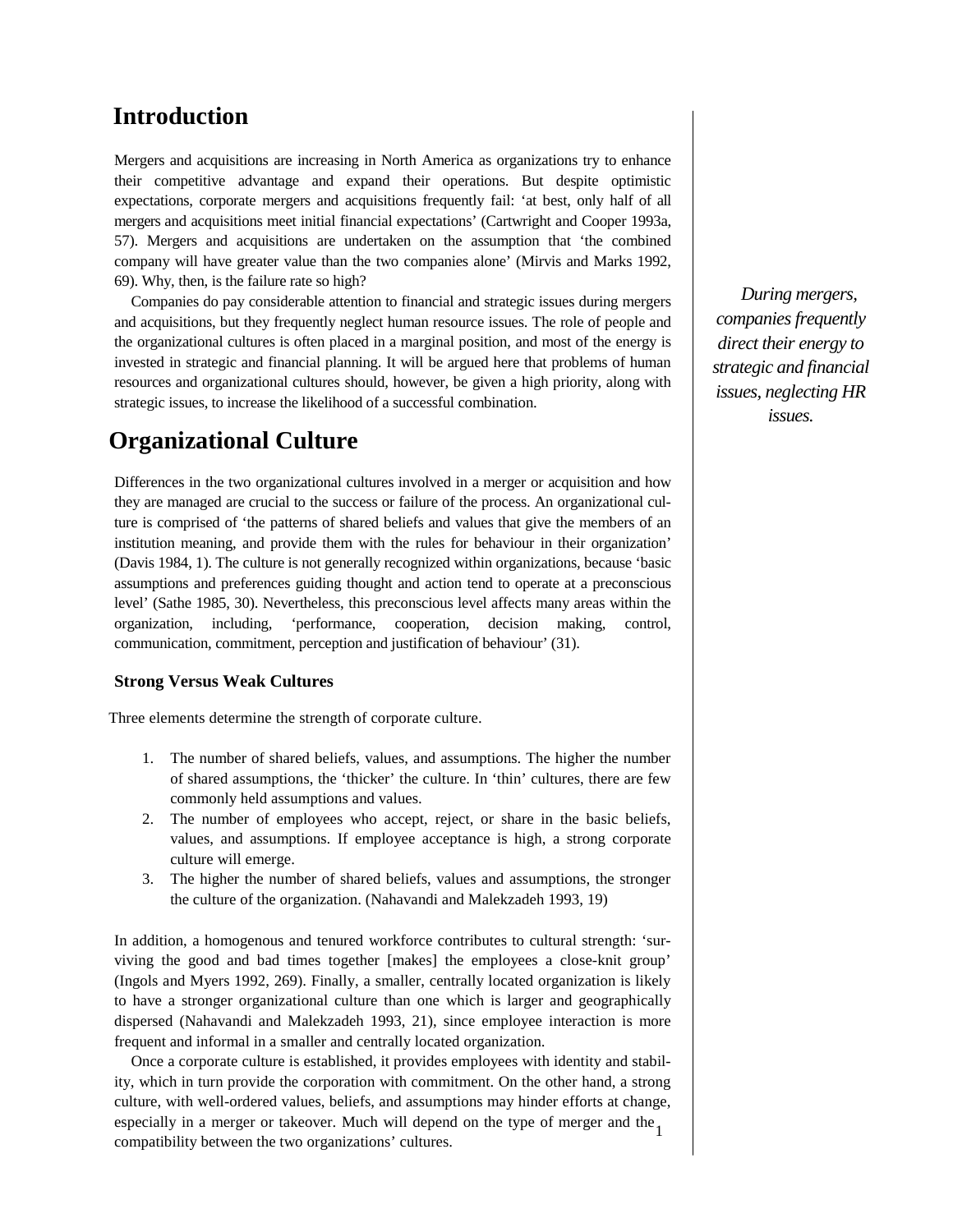### **Types of Organizational Cultures**

Roger Harrison describes four main types of organizational culture summarized below (Cartwright and Cooper 1992, 58-68):

### *Power Cultures*

In organizations with power cultures, power rests either with the president, the founder, or a small core group of key managers. This type of culture is most common in small organizations. Employees are motivated by feelings of loyalty towards the owner or their supervisor, these types of organizations foster a sense of tradition in both the physical and spiritual sense. Power cultures tend to have inequitable compensation systems and other benefits based on favouritism and loyalty, as well as performance.

#### *Role Cultures*

Role cultures are highly autocratic. There is a clear division of labour, and authority figures are clearly defined. Rules and procedures are also clearly defined, and a good employee is one who abides by them. Organizational power is defined by position and status. These organizations respond slowly to change; they are predictable and risk averse. This type of culture thrives in industries which employ mass production techniques, in automobile manufacturing, for example.

#### *Task/Achievement Cultures*

Task/achievement cultures emphasize accomplishment of the task; research and development is an example. The employees usually work in teams, and the emphasis is on what is achieved rather than how it is achieved. Employees are flexible, creative, and highly autonomous.

#### *Person/Support Cultures*

Organizations with a person/support culture have minimal structure and serve to nurture personal growth and development. They are egalitarian in principle, and decision making is conducted on a shared collective basis. This type of culture is rarely found in profitmaking corporations; it is more typical of professional partnerships such as law firms.

Table 1 summarizes the likely outcomes of mergers between partners of various cultural types. The table is not a definitive statement of likely outcomes, since other factors can play a large role in determining the cultural fit between two organizations. It does, however, exemplify pitfalls and obstacles that organizations may encounter in a merger or acquisition.

# **Merger Types and Probable Outcomes**

### **Vertical Mergers**

In a vertical merger a firm purchases one of its suppliers (a backward merger) or merges with one of its customers (a forward merger). Because an acquired firm generally falls under the acquiring firm's corporate umbrella, most of the interaction between the two firms is at the corporate level. The level of complexity at the corporate level increases, as do the rules governing the acquired corporation, which faces a reduction in self-determination. This leads to the demotion of subsidiary executives to middle management (Walter 1985, 311), which often leads, in turn, to a higher level of executive turnover, especially if 'the executives of the acquired firm are treated as if they have been conquered, causing them to feel inferior and experience a loss of social standing' (Nord 1994, 81).

*A strong corporate culture may hinder efforts at change.*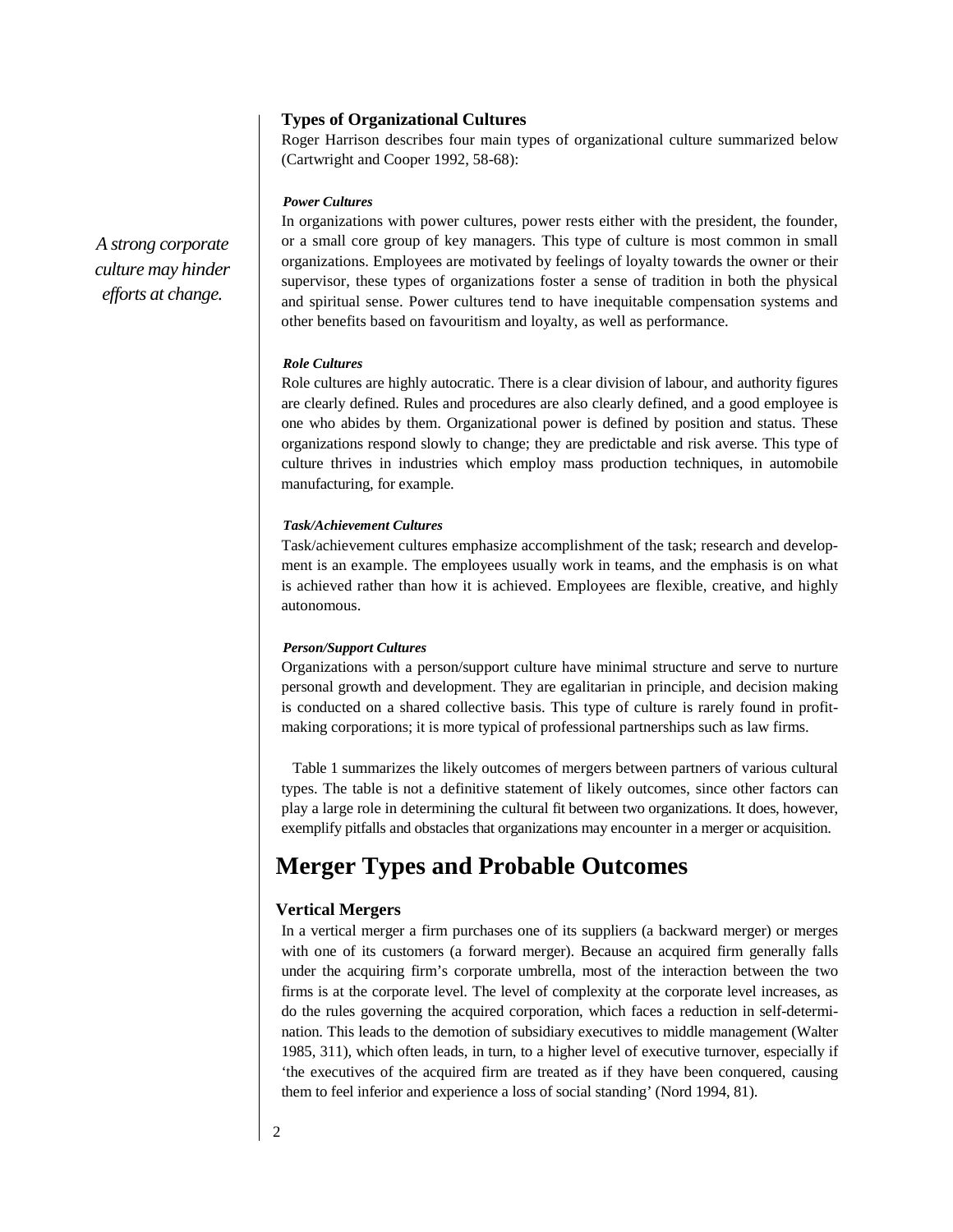### **Table 1 Cultural Types and Merger Outcomes**

| Culture of the Acquirer<br>Dominant Merger Partner | Culture of the Acquired<br>or Other Merger Partner | Likely Outcome             | Comments                                                                                                                                                                                                                                                                                                                                                              |
|----------------------------------------------------|----------------------------------------------------|----------------------------|-----------------------------------------------------------------------------------------------------------------------------------------------------------------------------------------------------------------------------------------------------------------------------------------------------------------------------------------------------------------------|
| Power                                              | Power                                              | Problematic                | Success very dependent on the<br>choice and charisma of the<br>organizational leader. In a pseudo-<br>merger situation likely to result in<br>bitter political infighting.                                                                                                                                                                                            |
| Power                                              | Role<br>Task<br>Person/Support                     | All potentially disastrous | Assimilation will be resisted.<br>Culture collisions will inevitably<br>result. Labour turnover rates can<br>be expected to rise.                                                                                                                                                                                                                                     |
| Role                                               | Power                                              | Potentially good           | Assimilation likely to be accepted.<br>Most acquired employees will<br>welcome the 'fairness' of a role<br>culture.                                                                                                                                                                                                                                                   |
| Role                                               | Role                                               | Potentially good           | Smooth assimilation likely as<br>effectively rewriting or presenting<br>a new rule book is all that is<br>required.                                                                                                                                                                                                                                                   |
| Role                                               | Task                                               | Potentially problematic    | Many managers will have joined<br>the acquired organization to<br>escape the bureaucracy and red<br>tape of a role culture.                                                                                                                                                                                                                                           |
| Role                                               | Person/Support                                     | Potentially disastrous     | Anarchy likely. While eventually<br>members of a task culture may<br>accept that the size of the orga-<br>nization may now require greater<br>infrastructure, members of a person/<br>support culture certainly will not.                                                                                                                                             |
| Task                                               | Power<br>Role<br>Task                              | potentially good           | Smooth. Assimilation likely for<br>those in existing power and role<br>cultures; there will inevitably be a<br>pleasant but still potentially dis-<br>turbing culture shock. Some are<br>likely to feel their status is eroded,<br>particularly those with considerable<br>position power. Many will find the<br>new culture very demanding and<br>perhaps stressful. |
| Task                                               | Person/Support                                     | Potentially problematic    | While person/support cultures<br>nurture self-development, they are<br>not conducive to team cultures and<br>consensual decision making.                                                                                                                                                                                                                              |

*Source:* Cartwright and Cooper (1993a, 67).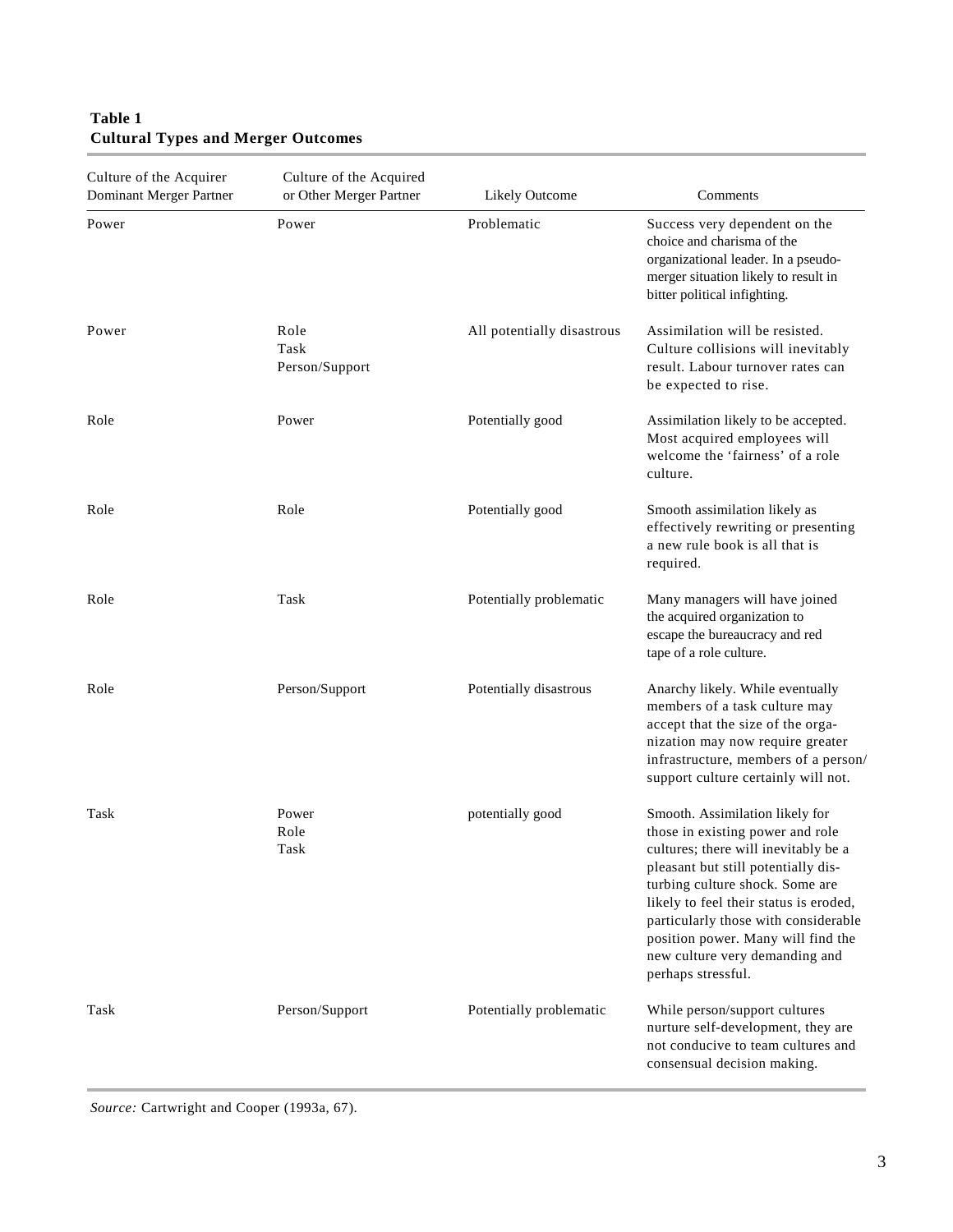*The difficulty of implementing a merger varies with the type of merger.*

### **Horizontal Mergers**

In horizontal mergers one corporation acquires another corporation whose product or service is closely related or of the same type (Nahavandi and Malekzadeh 1993, 27). An example would be the takeover of one printing firm by another. From a human resources perspective, these are the most difficult mergers to implement, since the acquiring firm already has expertise in the business operations and will act to consolidate the two firms to avoid redundancy and become more cost-effective. Downsizing and voluntary quits usually precede or immediately follow the merger.

The intense interactions between the employees of both corporations may result in conflict and the 'compatibility of styles and values between management and staff becomes central in personnel decisions. Since most mergers involve one party being more than equal, it is reasonable to speak of the acquiring organization as having the majority of control over these matters. Often the entire culture of the acquiring firm is forced upon the target' (Walter 1985, 312).

In the interests of equity the acquiring organization usually tries to ensure that all employees of the merged corporation are guided by the same rules and procedures. However, the employees of the acquired firm may resist any changes that are imposed. Hence, it is of utmost importance that the acquiring firm communicate clearly the reasons for the procedures, to allow the acquired firm's employees to prepare for and respond to any proposed changes.

If the organizational cultures of the two companies are significantly different, productivity gains may not be realized for several years (Nahavandi and Malekzadeh 1993, 29), and in the worst case, the merger may fail.

### **Concentric Mergers**

Concentric mergers occur between two firms with highly similar production or distributional technologies (Walter 1985, 311). A merger between a motorcycle manufacturer and an automobile manufacturer would be an example (Nahavandi and Malekzadeh 1993). Both kinds of corporations service transportation needs, but they are unique structurally. In concentric mergers there is a tendency to combine some operations, especially departments focused on technology and marketing. This will result in the sharing of expertise between the two firms, which may be resisted by the employees of both firms. The best way to overcome this resistance is by obtaining the consent of the acquired firm's human resources management before the merger.

### **Conglomerate Mergers**

A conglomerate merger involves the acquisition of an unrelated business. The acquired firm is usually one of many under the corporate umbrella of the acquiring firm and is perceived as providing profitable diversification. Since the two firms are unrelated in product or service, internal changes to the acquired firm, which will remain relatively autonomous, are likely to be minimal, and there will be few cultural consequences.

Occasionally the acquiring firm will send a new team from headquarters to manage the unit (Nahavandi and Malekzadeh 1993, 40), which will cause conflict among the senior executives of the acquired firm and may result in a higher quit rate among its employees and feelings of insecurity and instability.

Despite these difficulties, 'conglomerate takeovers tend to be the most benign of all the sources of cultural change' (Walter 1985, 313).

Figure 1 shows how the difficulty of implementing a merger or acquisition varies with the type of merger.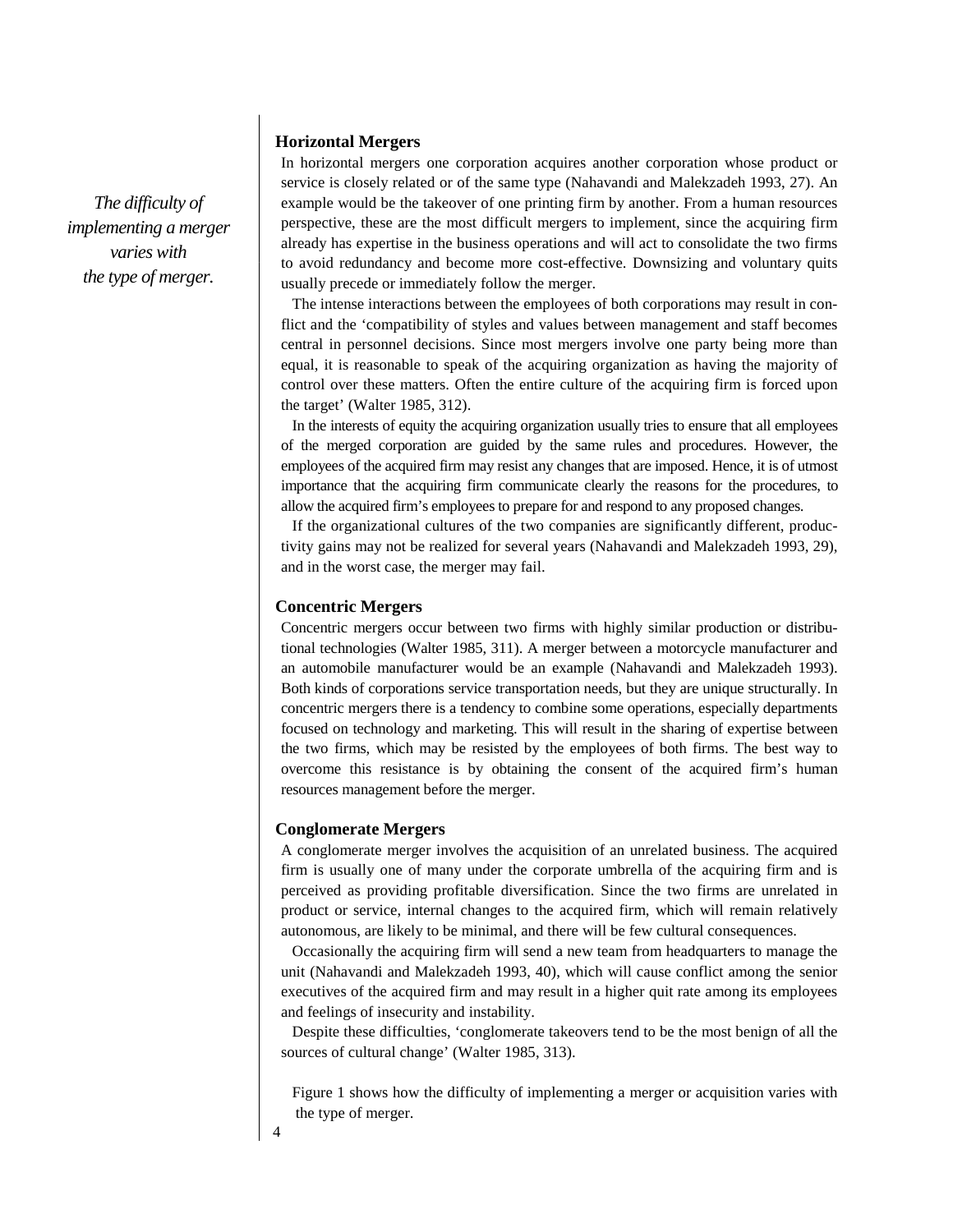| Figure 1<br>Merger Type and Difficulty of Implementing Mergers<br>Degree of Relatedness |                                        |            |                    |  |  |
|-----------------------------------------------------------------------------------------|----------------------------------------|------------|--------------------|--|--|
| Low                                                                                     | Moderate                               | High       |                    |  |  |
| Conglomerate                                                                            | Vertically Integrated                  | Concentric | Related/Horizontal |  |  |
| Low                                                                                     | Moderate                               |            | High               |  |  |
|                                                                                         | Difficulty of Implementation, Conflict |            |                    |  |  |

# **Figure 1**

*Source:* Nahavandi and Malekzadeh (1993, 26).

### **Cultural Compatibility**

As was stated in table 1, the success of a merger or acquisition depends, in part, on the cultural compatibility of the two organizations. When an organization acquires or merges with another, the contract may take one of three possible forms depending on the nature of the two cultures, the motive for and the objective and power dynamics of the combination.

### *The Open Marriage*

In an 'open marriage', the acquiring firm accepts the acquired firm's differences in personality, or organizational culture, unequivocally (Cartwright and Cooper 1993a, 63-4). The acquiring firm allows the acquired firm to operate as an autonomous business unit but usually intervenes to maintain financial control by integrating reporting systems and procedures. The strategy used by the acquirer in this type of acquisition is 'non-interference.'

### *Traditional or Redesign Marriages*

In 'traditional or redesign marriages,' the acquirer sees its role as being to dominate and redesign the acquired organization. These types of acquisitions implement wide-scale and radical changes in the acquired company. Their success depends on the acquiring firm's ability to displace and replace the acquired firm's culture (Cartwright and Cooper 1993a, 64). In essence, this is a win/lose situation.

### *The Modern or Collaborative Marriages*

Successful 'modern,' or collaborative, mergers and acquisitions rely on an integration of operations in which the equality of both organizations is recognized. 'The essence of the collaborative marriage is shared learning. In contrast to traditional marriages, which centre around destroying and displacing one culture in favour of another, collaborative marriages seek to positively build on and integrate the two to create a "best of both worlds" culture' (Cartwright and Cooper 1992, 74). In collaborative marriages the two organizations are in a 'win-win' situation.

### **Acculturation**

Regardless of the cultural fit, all mergers and acquisitions will involve some conflict and turbulence during a necessary process of acculturation.

*The success of a merger or acquisition depends, in part, on the cultural compatibility of the two organizations.*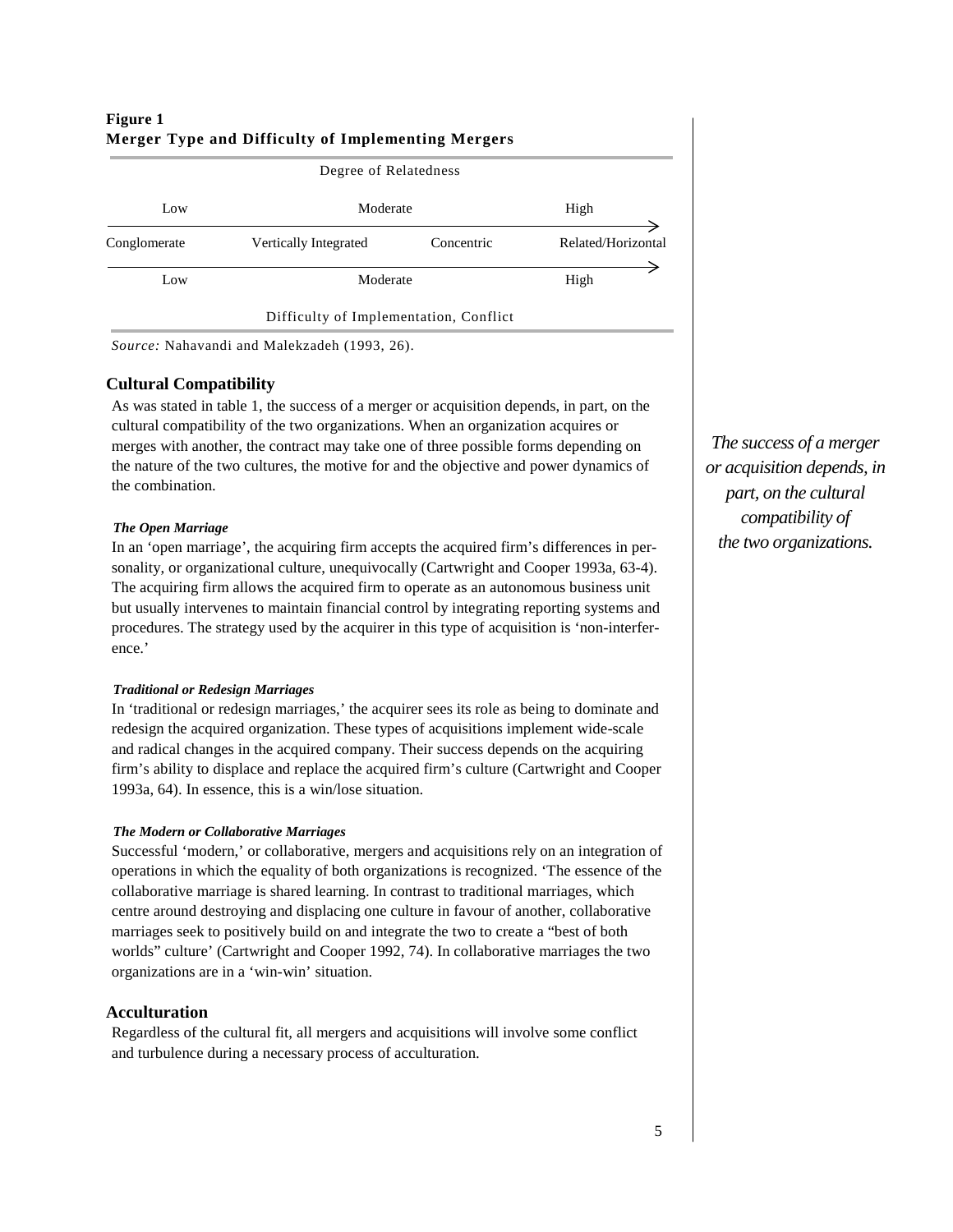### *The Conflict Stage*

*All mergers will involve some conflict and turbulence.*

While the two firms try to overcome their difficulties, each firm, depending on the merger type, the amount of contact each has with the other, and its cultural strength, will compete for resources and try to protect its turf and cultural norms.

### *The Adaptation Stage*

Conflict between the two organizations will eventually be resolved either positively or negatively. In a positive adaptation, agreement will be reached concerning 'operational and cultural elements [that] will be preserved and [those] which will be changed' (Nahavandi and Malekzadeh 1993, 62). In a negative adaptation, the conflict will be manifested as employee dissatisfaction and high turnover rates, which could result in operational underperformance.

### **Four Modes of Acculturation**

Cartwright and Cooper (1993a, 65,66) have identified four different modes of acculturation.

### *Assimilation*

Assimilation is the most common method of acculturation and results in one firm, usually the acquired firm, relinquishing its culture willingly and taking on that of the acquiring firm. Thus, the acquiring firm undergoes no cultural loss or change. Generally, the acquired organization has had a weak, dysfunctional, or undesired culture. Therefore, the new culture usually dominates and there is little conflict.

### *Integration*

If the cultures are integrated, the acquired firm can maintain many of its cultural characteristics. Ideally, the merged firm retains the best cultural elements from both firms. During integration, conflict is heightened initially, as two cultures compete and negotiate but it is reduced substantially upon agreement by both parties.

### *Separation*

If the acquired firm has a strong corporate culture and wishes to function as a separate entity under the umbrella of the acquiring firm, it may refuse to adopt the culture of the acquiring firm. Substantial conflict may be engendered and implementation will be difficult.

### *Deculturation*

Deculturation is the least desirable possibility. It occurs when the culture of the acquired firm is weak, but it is unwilling to adopt the culture of the acquiring firm. A high level of conflict, confusion, and alienation is the result.

# **Human Resource Implications**

Mergers and acquisitions can be threatening for employees and produce anxiety and stress. Hunsaker and Coombs (1988, 58) found identifiable patterns of emotional reactions experienced by employees during a merger or acquisition; they have labelled this phenomenon the 'merger-emotions syndrome.'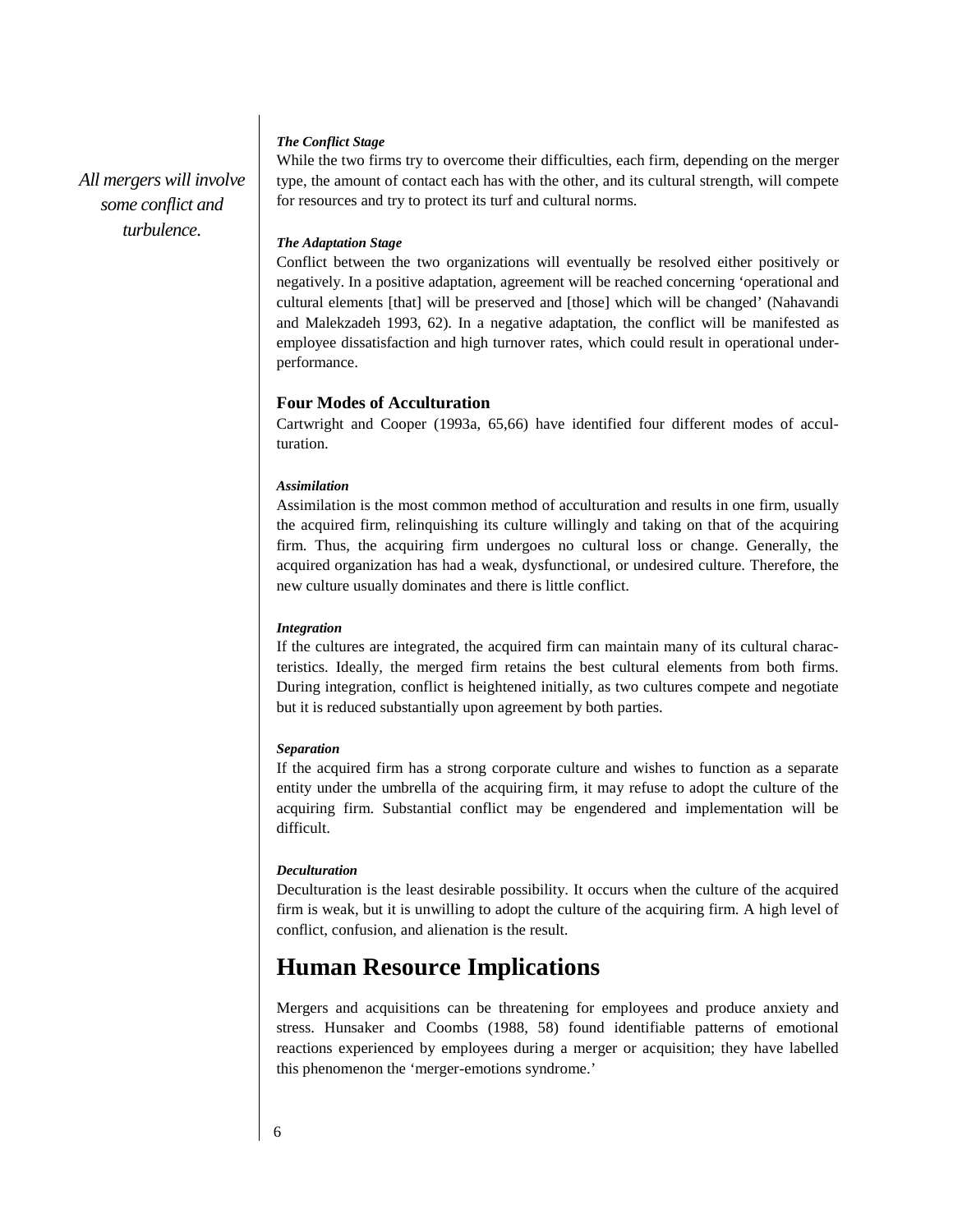### **The Merger-Emotions Syndrome**

- **Denial.** At first employees react to the announced merger with denial. They say it must be 'just a rumour.'
- **Fear.** When the merger becomes a reality, employees become fearful of the unknown. For example, workers become preoccupied with job loss.
- **Anger**. Once employees feel that they are unable to prevent the merger or acquisition from taking place, they begin to express anger towards those who are responsible. In many instances, employees feel like they have been 'sold out' after providing the company with loyal service.
- **Sadness.** Employees begin to grieve the loss of corporate identity and reminisce about the good old days before the merger.
- **Acceptance.** Once a sufficient mourning period has elapsed, employees begin to recognize that to fight the situation would be useless, and they begin to become hopeful about their new situation.
- **Relief.** Employees begin to realize that the situation is not as inauspicious as they had envisioned and that the new employees they interact with are not as bad as they had predicted.
- **Interest.** Once people become secure with their new positions or with the organization, they begin to look for positive factors and for the benefits they can achieve through the new entity. They begin to perceive the new situation as a challenge in which they can prove to their organization their abilities and worth.
- **Liking.** Employees discover new opportunities that they had not envisioned before and begin to like their new situations.
- **Enjoyment.** Employees discover that the new situation is working out well and feel more secure and comfortable.

Figure 2 illustrates the stages in the syndrome, showing the downswing, plateau, and upswing.

### **Figure 2 Stages in the Merger-Emotions Syndrome**



*There are identifiable pat terns of emotional reactions during a merger.*

*Source:* Hunsaker and Coombs (1988, 60).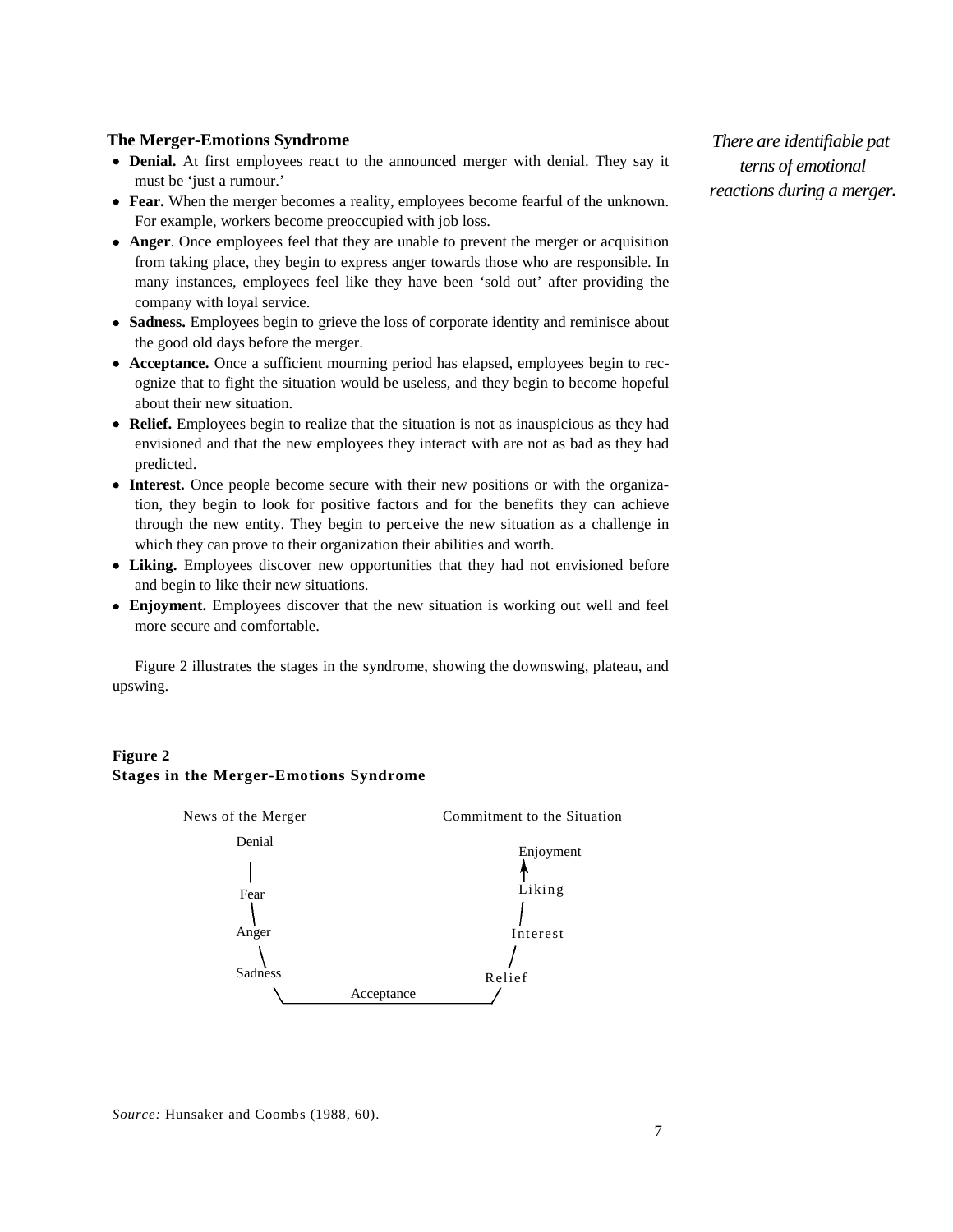*Companies may need a merger stress Management plan to alleviate employee stress.*

The merger-emotions syndrome provides management and researchers with the opportunity of pinpointing the emotional stage of the employees of an acquired corporation. Management should recognize that these emotions exist among the employees and deal with them as expeditiously as possible. At a minimum, managers should provide positive feedback to employees, emphasizing that their performance is commendable under the stressful situation brought about by the acquisition, in order to alleviate negative workrelated feelings.

### **Employee Stress**

Even the best-orchestrated mergers can be 'threatening, unsettling, and stressful for some employees' (Schweiger and Ivancevich 1985). Cartwright and Cooper (1993b) found that under acquisitions and mergers 'managers had significantly higher [abnormal] mental health scores than the normal population' and a higher percentage of the acquired corporation's managers had 'scores comparable [to] or higher than psychoneurotic outpatients.' Some common merger stressors include uncertainty, insecurity, and fears concerning job loss, job changes, job transfers, compensation changes, and power, status, and prestige changes (Schweiger and Ivancevich 1985). They can lead, in turn, to organizational outcomes such as absenteeism, poor performance, and higher employee turnover. To alleviate merger stress, Schweiger and Ivancevich recommend that a merger stress management plan be implemented, which could include the following strategies.

### *Merger Stress Audit*

A merger stress audit assesses employees perceptions of the merger. Management uses it to identify collective concerns and implement programs to alleviate them.

### *Realistic Merger Previews*

A realistic merger preview informs employees about what to expect once the acquisition takes place, in order to help them through the transition. It can be provided through various media (for example, a video, booklets, or presentations) and should include information about the following:

- Organizational goals, missions, and markets
- Management style and organizational culture
- Work schedules, benefits, and compensation
- Equipment, resources, and information flow
- Job security
- Career paths
- Training and development
- Performance evaluation. (Schweiger and Ivancevich 1985)

### *Individual Counselling*

Because 'any major departure from our normal lifestyle acts as a trigger for stress and insecure feelings' (Sinetar 1981, 863), counselling on an individual basis to help employees overcome merger stress and fear and to suggest coping strategies may help alleviate negative reactions. Moreover, since acquisitions provide different opportunities for career mobility, counselling can direct employee energies towards new career paths and reaffirm employee commitment to the new organization.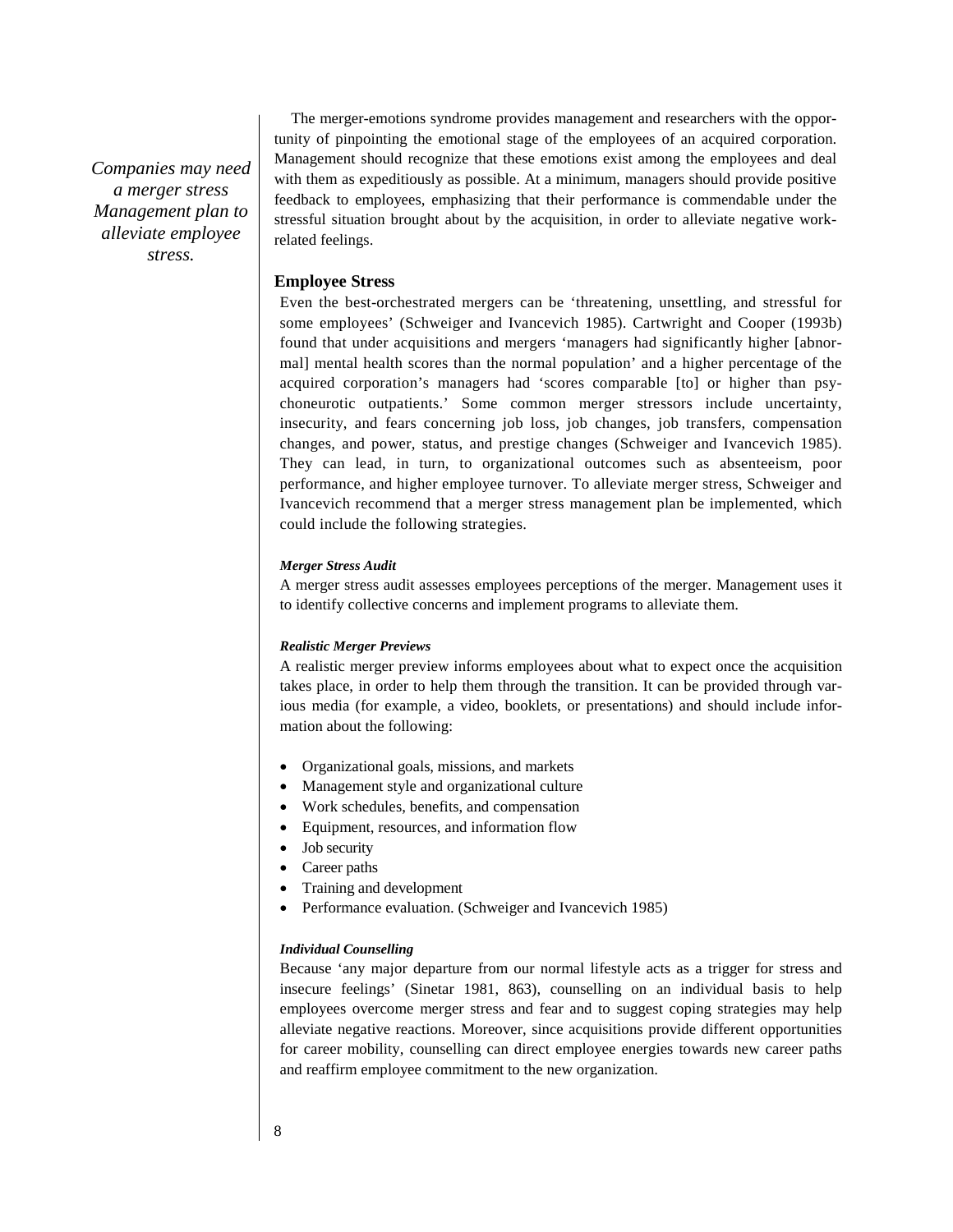#### *Merger Stress Management Training*

Voluntary stress management training might be provided on a group basis. Employees would share their fears and concerns and would be guided through methods and processes to alleviate these dysfunctional stress responses.

#### **Communication**

During mergers and acquisitions, employees are often kept in the dark about the sale of the corporation. They often hear about the acquisition on a less than timely basis, through the press or through the corporate grapevine. This can lead to a distorted or misrepresented picture of the acquisition's ramifications and to counterproductive activities by employees, who may be anxious about possible job losses. Therefore, wherever possible, corporations should 'aim to inform all employees at the same time, concurrently [with] or in advance of any press release or radio announcement' (Cartwright and Cooper 1992, 103).

As mentioned, upon notification of the acquisition, employees will likely experience 'shock, disbelief and grief . . . followed by resentment, anger or depression' (Sinetar (1981). During this period, management must continue to listen to and communicate with employees and relay accurate and comprehensive information as expeditiously as possible. However, 'information should not exceed the information actually known by management. It is far safer for management to acknowledge the lack of information than to give responses that may later prove to be incorrect. Management should also indicate that when more information is available, it will be passed on to the employees' (Davy et al. 1989, 88).

Any layoffs or downsizing should be conducted as soon as possible to alleviate anxiety and reduce rumours and to allow employees to return to business as usual.

#### **Employee/Management Turnover**

J.P. Walsh's (1988) research on the employment status of top managers for five years from the date of an acquisition indicates that following an acquisition or merger, top management turnover is 'significantly higher than normal turnover rates, and that visible, very senior executives are likely to turn over sooner than their less visible colleagues.' Walsh discovered that management turnover in acquired corporations 'increased from 25 percent in the first year after the merger, to 59 percent (inclusive) in the fifth year. The turnover rate in [a] control group of non-merged companies also increased steadily through time, but at a lower rate. The turnover rate ranged from 2 percent to 33 percent' (177). Because managers' positions following an acquisition may be unclear for some time, they may seek betterdefined positions with other organizations in the industry (Napier 1989).

Another reason for the high turnover may be that 'the executives of the acquired firm are treated as if they had been conquered, causing them to feel inferior and experience a loss of social standing' (Nord 1994, 81). Cartwright and Cooper (1992, 101-2) see the acquisition announcement as symbolizing the death of a company as its employees knew it: 'It is hardly surprising that the social gatherings between the two managerial groups which tend to accompany such announcement are so often uncomfortable, with one group treating the event as something of a birthday party and breaking open the champagne and the other participating more in the spirit of a wake and taking solace in a few stiff drinks.'

Managers' feelings of insecurity and loss may cascade downward through the organization. Anxiety and insecurity will divert the employee's attention away from business needs and focus on negative aspects, such as why the merger won't work. Thus, it is imperative to conduct a 'talent audit' before the acquisition, to ascertain the managerial and personnel talent which the acquiring organization wants to or must retain for future success.

*Management must listen to and communicate with employees and relay accurate and comprehensive information.*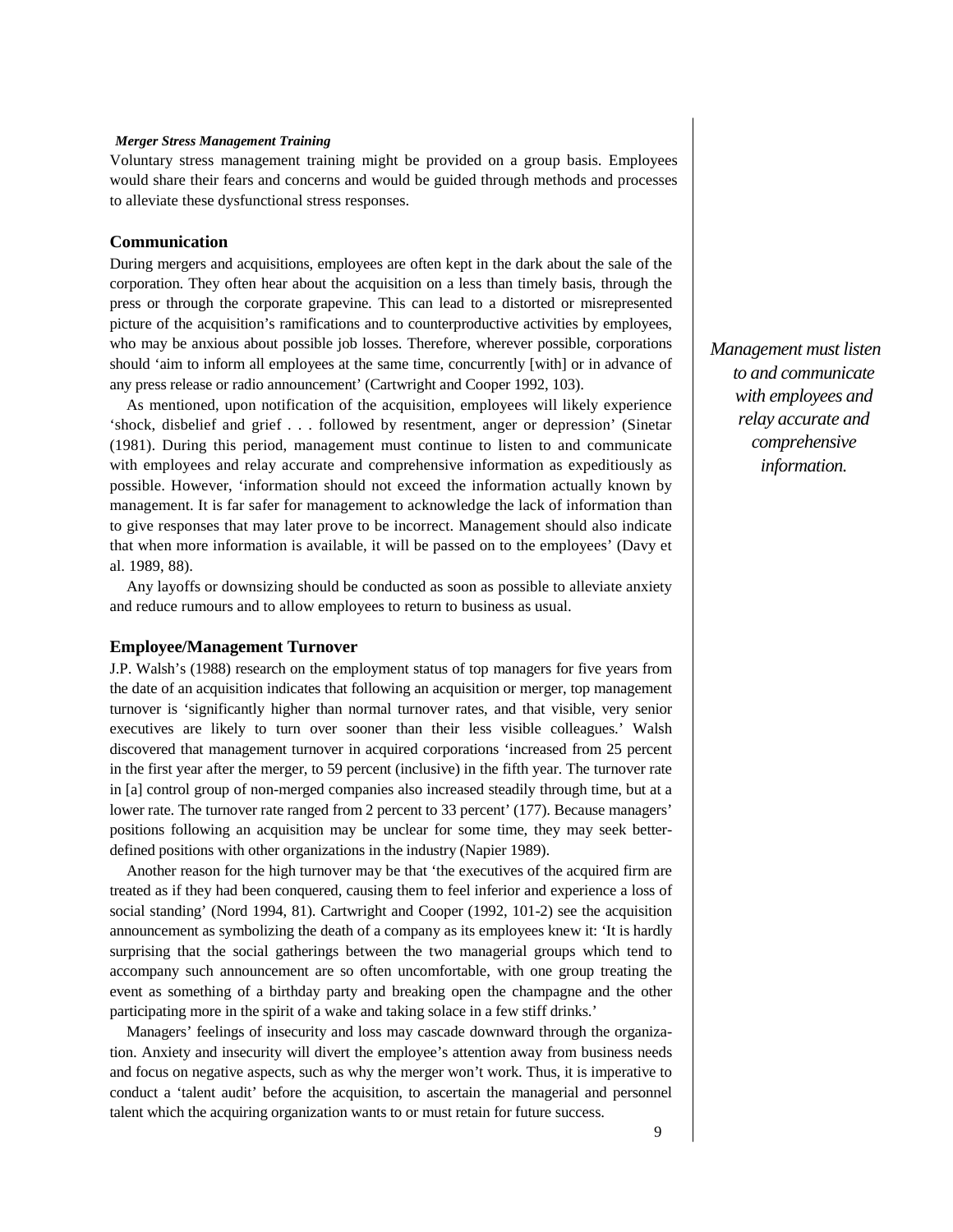*When employees leave they often take with them competent staff members and clients.*

Nevertheless, Hunt (1987, 24,25) found little evidence that acquiring companies make any attempt to conduct such an audit. As a result, after an acquisition management and staff talent is often less plentiful than had been anticipated.

Cartwright and Cooper (1992, 116) stress that when employees leave they often take with them competent staff members and clients, which could severely hamper the new organization's financial profile. Moreover, if a significant amount of personnel talent leaves the organization, there may be little point in acquiring it.

### **Job Satisfaction**

Robino and Demeuse (1985) surveyed personnel managers who had been involved in a corporate merger or acquisition. They measured employee job satisfaction before and after the combination on the following criteria: pay levels, employee benefits, job security, communication levels, participation in the decision-making process, opportunity for professional growth, development of personal job skills, promotion potential, and overall job satisfaction.

[A]ll eight facets of satisfaction measured in the study decreased in the acquired companies during the course of the combination. Job security, communications and participation in the decision-making process were particularly affected. Likewise, in the acquiring companies managers felt that job satisfaction decreased in most instances, but not to the extent as in the acquired companies. Satisfaction was reported to have increased in the acquiring companies in two areas: opportunity for professional growth and promotion potential. (39-40)

Thus, job satisfaction decreased for both the acquired and the acquiring organization after an acquisition, perhaps because of the ambiguity and uncertainty of job retention felt both by employees and by managers.

### **Downsizing and Its Impact**

Depending on the type of merger or acquisition and the amount of integration between the two organizations, some duplication of functions is likely to occur, resulting in the termination of some employees and managers. Other employees are often forced to pick up the slack and do this obediently for fear of being the next to receive the pink slip. The increased workload and the potential threat of layoff causes considerable stress for employees, particularly in the acquired organization.

To alleviate the ill effects of downsizing and the resultant stress, Hunsaker and Coombs (1988, 63) and Nahavandi and Malekzadeh (1993) recommend that personnel decisions regarding job loss or changes in responsibilities should be communicated openly and as soon as possible. 'The longer the fear of the unknown exists, the more damage will be done as the most qualified people look for more secure positions, and the other employees scurry to ensure security for themselves' (Hunsaker and Coombs 1988, 63).

To dispel or correct misinformation, employees should be apprised of any downsizing strategies. Sheehy (1988, 40) recommends that 'If some downsizing and rationalizing is necessary, be honest about it. Tell people what's going to happen. Don't drag it out. Get the bad news behind you.' If downsizing strategies are conducted in this manner, at worst management's integrity will remain intact, and any future communications to employees by management will seem credible. If they are not, employee commitment to the organization may be thwarted and may not be regained for some time if at all.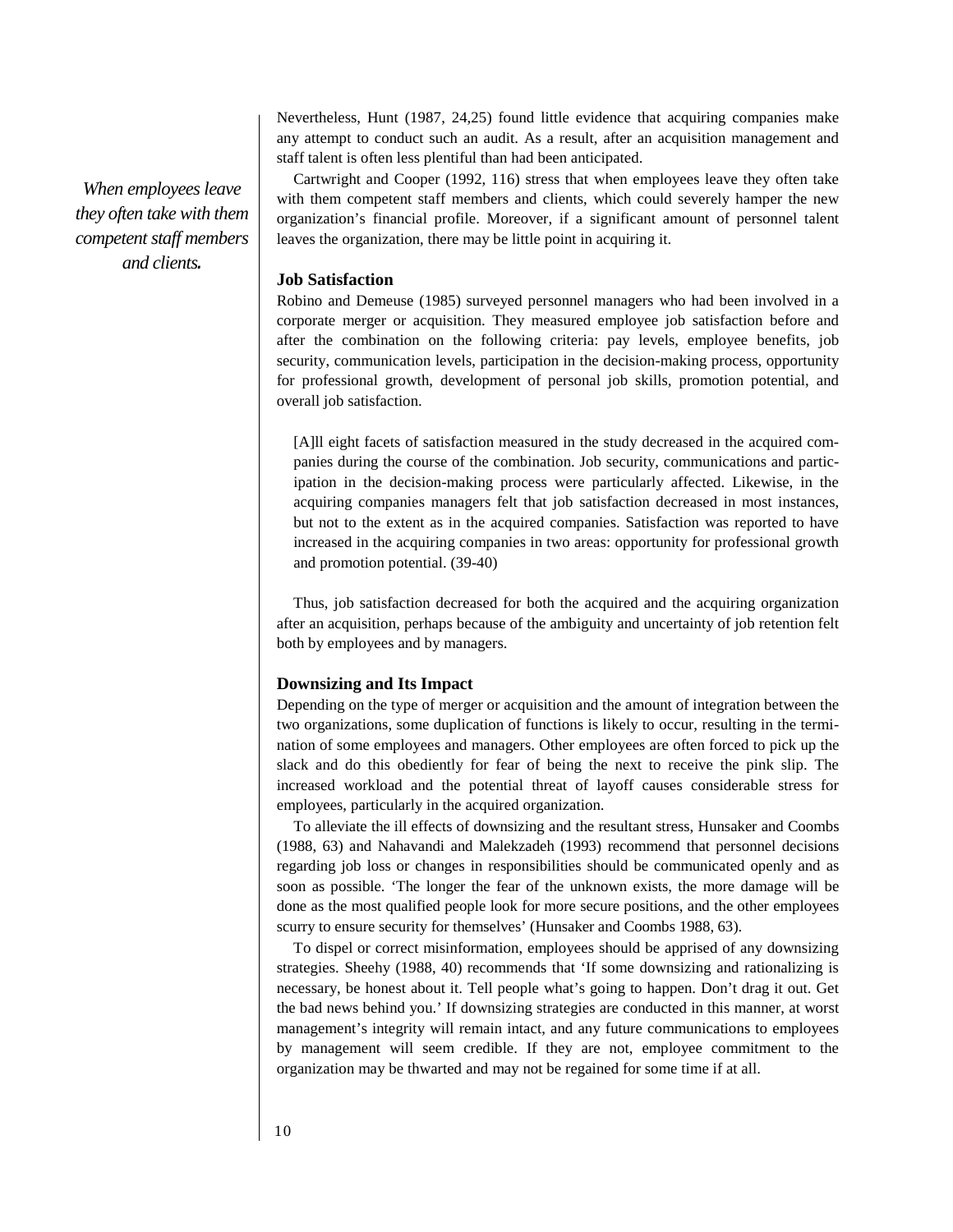### **The 'Them-Us' Syndrome**

After the acquisition has been formally announced, employees of both organizations tend to adopt a 'them and us' stance, particularly in the acquired organization, if employees have perceived the acquisition as a loss. A 'merger can emphasize or even exaggerate the differences in status between employees; the resultant structure is often a constant reminder of who the `winners' and who the `losers' are' (Hunsaker and Coombs 1988, 57).

Differences in organizational cultures including management styles can lead to competition between employee groups. Distorted perceptions and hostile feelings toward the other group become common and responsibility for 'why things were not going as well as they should, why communications were so poor, or why `I'' or my boss was not fairly treated [are] routinely attributed to the other [side] . . .' (Buono, Bowditch, and Lewis 1985, 492). This can be described as the 'arm wrestling' phase and is exemplified in the following passage from Robino and DeMeuse (1985, 39):

I have listened to numerous accounts of the devastating impact that mergers and acquisitions can have on the human dimension of the business world. Few are as emotional as those describing the 'hybrid' work groups that result from many combinations. In some extremely ill-conceived situations an executive will end up supervising his counterpart from the other organization. A marketing executive in a Fortune 100 firm told me that he found himself in a situation just like this, managing a hybrid staff, including his functional counterpart from the acquired firm. The physical combining of his staff had occurred months before he recounted this to me. His staff had suffered from low morale, poor cooperation and in-fighting.

It is therefore obviously very important to try to avoid the 'we/they' attitude by carefully and strategically mixing employees as much as possible at all organizational levels. Caution should be exercised when combining departments so that functional counterparts are not placed in positions of subordinate and supervisory relationships.

### **Facilitating Easier Transitions**

The following recommendations for successful integration during mergers and acquisitions are not to be construed as exhaustive or mandatory. Each merger and acquisition is unique. Perhaps only some of the strategies may be appropriate, or additional actions may be required.

The recommendations should be implemented on a proactive rather than on a reactive basis. When the negotiations for the acquisition or merger have been completed, strategies incorporating the recommendations should be formulated to ensure that the human aspects will not hinder, but rather will facilitate, successful combination of the two organizations. It is imperative for management to recognize that

In the final analysis, it is employees who allow an organization to realize its change objectives. It is only when they truly understand the need for change, the direction set, and are actively engaged in the process that change can happen. Faced with a 'burning platform' in particular, most will be responsive to new approaches, but it is only when the infrastructure and support mechanisms are in place that they can give their support to implementing change. (Shepherson 1994, 7)

*Differences in organizational cultures including management styles can lead to competition between employee groups.*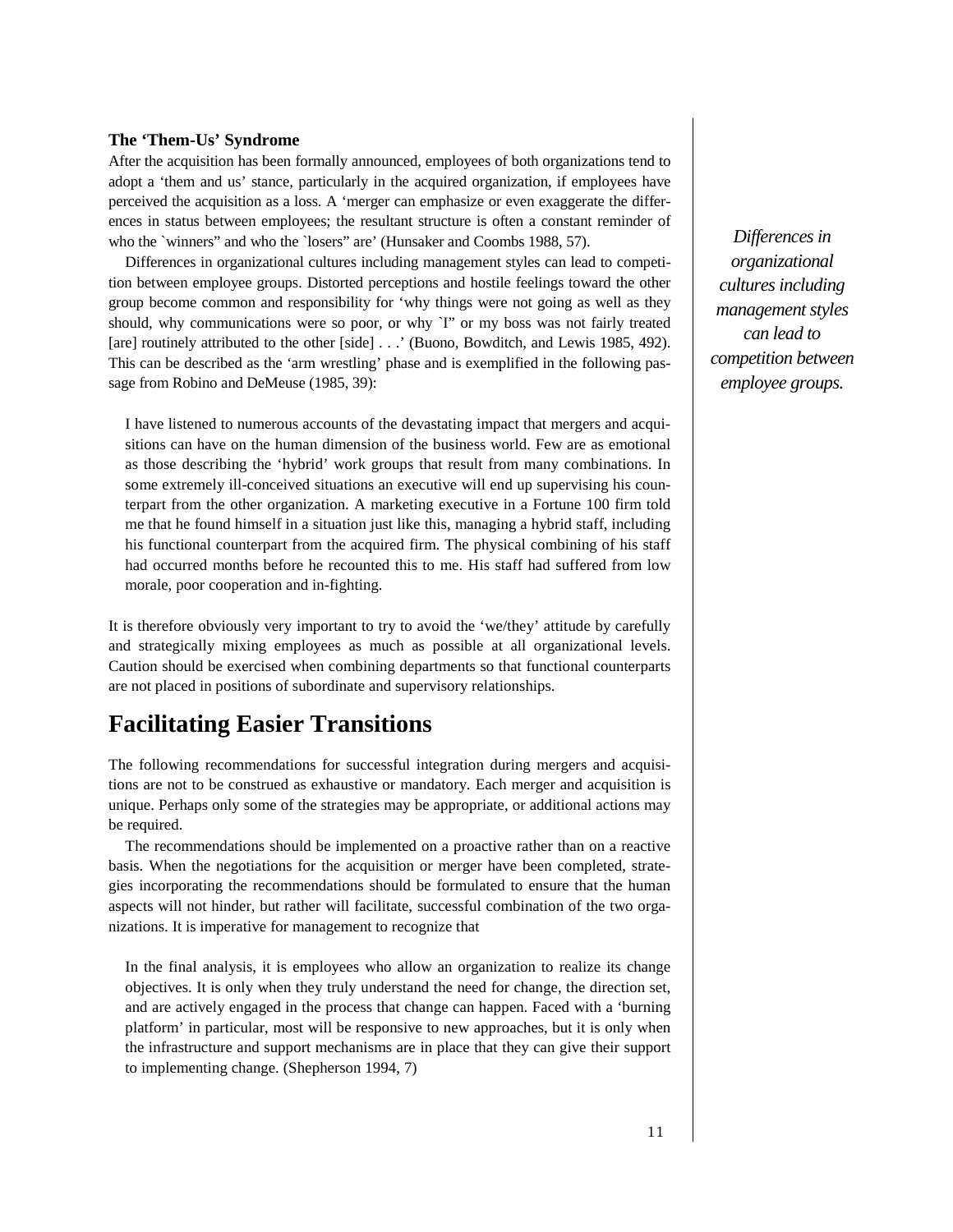*Strategies to facilitate the transition should be implemented on a proactive basis.*

### *Conduct a Cultural Audit*

Both the acquiring and the acquired organization should conduct a cultural audit to ascertain not only their own culture type but that of the acquired organization. This will reveal the differences in values, beliefs, norms, practices, and procedures. The audit will allow the parties to assess the 'goodness of fit' of the two organizations and to foresee possible barriers to the acquisition. It will also allow the parties to determine what elements in both cultures are worth retaining.

### *Conduct a Merger Stress Audit*

Schweiger and Ivancevich (1985) suggest developing and administering an attitude survey to all employees to assess employee perceptions of the merger and identify employees who are having a hard time adjusting. The audit should include areas such as compensation, rewards, job duties, job security, and co-workers. The data accumulated from these surveys should allow management to plan a program or develop tools to minimize stress and aid employees in making the transition to the new culture. In addition, it will allow management to pinpoint departments which are having particular difficulty.

### *Provide Employees with Avenues to Express Concerns*

To avoid confusion and faulty communication or to provide answers to employee questions, a formal structure, task force, or person should be delegated to address employee concerns. All employees should be made aware of this function and have equal access to it. Hunsacker and Coombs (1988) suggest that a merger-integration team should be established, composed of representatives from all levels of the organization in order to effectively address concerns.

#### *Provide Positive Feedback*

To help alleviate the insecurity and fear of the employees the corporation wishes to retain it is imperative that the organization provide them with positive feedback or reassurance, perhaps by communicating to them that they are performing admirably or, at worst, satisfactorily, given the difficulties of the acquisition. This will help dispel negative emotions and foster a more positive work environment.

### *Recognize that the Merger Emotions Syndrome Exists*

Management must recognize and try to assist employees in going through the merger emotions syndrome and develop tools to assist employees in overcoming difficult stages. This will reduce the likelihood of employees becoming stuck in one particular stage and engaging in dysfunctional work activities.

#### *Prepare and Deliver a Realistic Merger Preview*

A realistic merger preview depicting job expectations altered by the acquisition will allow employees to 'cope more realistically with [new or modified] job demands' (Schweiger and Ivancevich 1985, 58). This will be especially beneficial for employees of the acquired organization. It will also provide employees with a better understanding of the acquiring corporation's goals, reporting systems, and culture, and it can help employees understand the logistics behind any work redesign.

### *Provide Individual Counselling*

Individual counselling on personal adjustment and stress coping strategies can assist the employees to 'solve the problem(s) associated with merger stress; recommend, demon-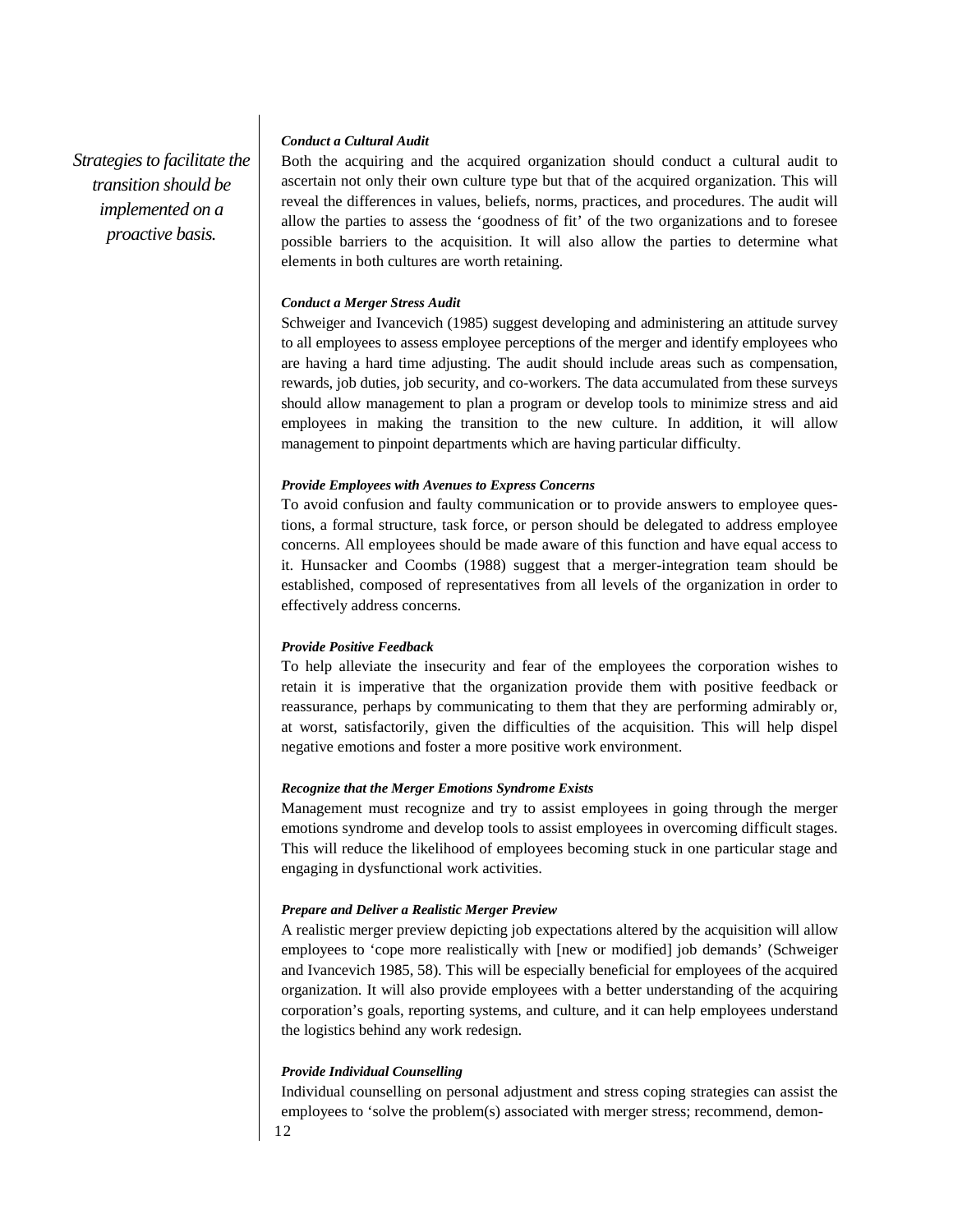strate and initiate coping with merger stress strategies; or improve the employee's mastery' (Schweiger and Ivancevich 1985). In addition, as mentioned, a counsellor can unveil new career paths and job opportunities within the newly acquired organization, which can provide incentives for employees to remain with the organization.

### *Conduct a Talent Audit*

Because acquisitions and mergers increase the likelihood of employee turnover, it is imperative for the acquiring organization to investigate what kind of personnel talent it wishes to retain. It will then be able to assess the talent, and identify the redundancies and the employees it wishes to dismiss.

### *Conduct Downsizing Strategies As Soon As Possible*

Downsizing strategies should be in place and layoffs should occur as soon as possible after the acquisition (Nahavandi and Malekzadeh 1993; Hunsaker and Coombs 1988; Sheehy 1988). This will help to reduce stress and allow employees to return to business as usual as soon as possible. The longer the fear of the unknown exists, the more time employees will have to seek alternative employment. If employees realize layoffs are possible, unfounded rumours may result in unproductive behaviour, creating havoc in the workplace.

### *Try to Eliminate the Them-Us Syndrome*

Acquiring organizations should try to eradicate any arrogance on the part of their personnel to ensure that acquired employees do not feel inferior and 'conquered.' A postacquisition atmosphere fostering mutual respect among management groups will facilitate a better understanding of the others' perspective and make a smoother transition (Datta 1991).

### *Communication*

Communication is of utmost importance in every stage of a merger or acquisition. Management should share as much information as it can with employees before, during, and after the acquisition. This will help reduce or dispel the unfounded rumours which cause negative emotions and unproductive behaviour. The mere act of communicating and listening will be interpreted by employees as some form of respect, which 'alone may cause a shift towards more positive attitudes' (Hunsaker and Coombs 1988, 62).

### *Try to Establish a Common Culture*

Both organizations, the acquiring and the acquired, will have unique and beneficial cultural elements. Rather than imposing one organization's cultural elements on the other, 'the best of both companies can be integrated into a common culture for the new organization' (Hunsaker and Coombs 1988, 62). This can create a win-win situation for both organizations, since it will result in a corporate culture with which both sides can identify.

# **Conclusions**

A proactive strategy for dealing with corporate culture and human resource issues is fundamental to the success of mergers and acquisitions. However, these issues are rarely considered until serious difficulties arise. According to Hunt (1987), the personnel function was involved in only one-third of all the mergers and acquisitions he studied: management often fails to acknowledge that culture and human resource issues can actually cause

*Management often fails to acknowledge that culture and human resource issues can actually cause a merger to fail.*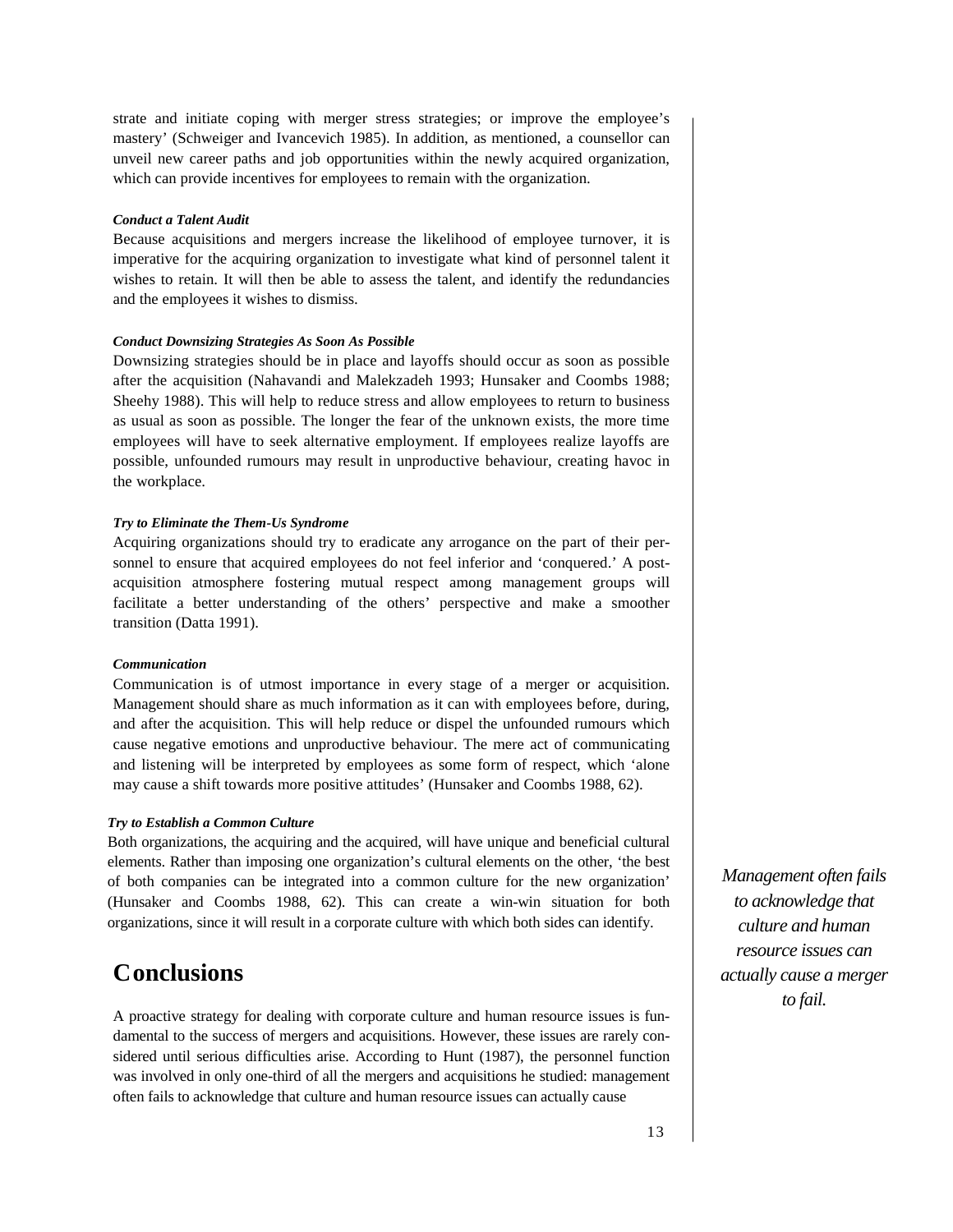*Careful proactive planning by the acquiring organization to reduce the emotional fallout can ease the transition and reduce the risk of failure.*

a merger to fail. Acquisition managers must recognize that 'the role of people in determining merger and acquisition outcomes is in reality not a soft but a hard issue. Without the commitment of those who produce the goods and services, make decisions and conceive strategies, mergers and acquisitions will fail to achieve their synergizing potential as a wealth-creating strategy' (Cartwright and Cooper 1992, 142).

This study has highlighted the importance of considering and strategically addressing corporate culture and human resource issues concurrently with financial issues. It has also illustrated the importance of dealing with these issues before, during, and after an acquisition or merger. Careful proactive planning by the acquiring organization to reduce the emotional fallout can ease the transition and reduce the risk of failure for an otherwise advantageous merger.

Much of the research on human resource strategies in mergers and acquisitions is reactive and descriptive, and only recently have tools been devised to proactively investigate and alleviate potential obstacles. Moreover, most of the research examines cultural and human resource matters for a relatively short period, but they need to be studied on a longitudinal basis. Caution should therefore be exercised in implementing the recommendations set out here, since they are only general guidelines and are not to be construed as remedies for all the ailments associated with mergers and acquisitions. Each transaction is unique. However, it is to be hoped that future research will provide human resources managers with better insights into both short- and long-term effects of mergers and acquisitions and with solutions to the problems inherent in them.

### **References**

Buono, Anthony F., James L. Bowditch, and John L. Lewis. 1985. When cultures collide: The anatomy of a merger. *Human Relations* 38(5):477-500.

Cartwright, Susan, and Cary L. Cooper. 1992. *Mergers and acquisitions: The human factor.*  Oxford: Butterworth-Heineman.

———. 1993a. The role of culture compatibility in successful organizational marriage. *The Academy of Management Executive* 7(2):57-70.

———. 1993b. The psychological impact of mergers and acquisitions on the individual: A study of building society managers. *Human Relations* 46(3):327-47.

Davis, Stanley M. 1994. *Managing corporate culture.* Cambridge, MA: Ballinger.

Datta, Deepak K. 1991. Organizational fit and acquisition performance: Effects of post-acquisition integration. *Strategic Management Journal* 12:281-97.

Davy, Jeanette A., Angelo Kinicki, Christine Scheck, and John Kilroy. 1989. Acquisitions make employees worry. *Personnel Administrator* 34(August):84-90.

Hunsaker, Philip L., and Michael W. Coombs. 1988. Mergers and acquisitions: Managing the emotional issues. *Personnel* 67(March):56-63.

Hunt, John W. 1987. Hidden extras: How people get overlooked in takeovers. *Personnel Management* 19(July):24-7.